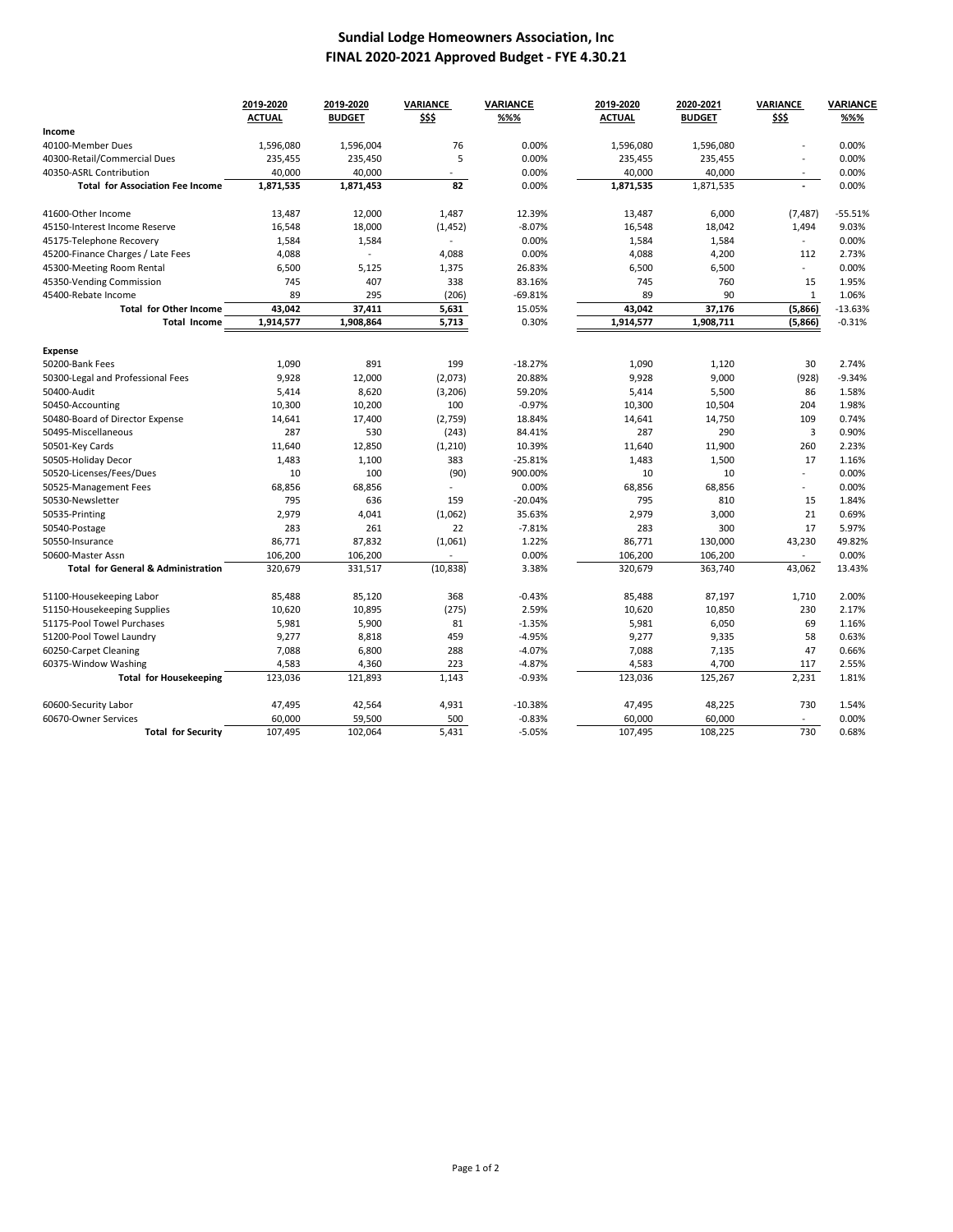### **Sundial Lodge Homeowners Association, Inc FINAL 2020‐2021 Approved Budget ‐ FYE 4.30.21**

| 60025-Maintenance Labor                        | 245,384         | 246,876        | (1, 493)       | 0.61%       | 245,384         | 250,291         | 4,908          | 2.00%      |
|------------------------------------------------|-----------------|----------------|----------------|-------------|-----------------|-----------------|----------------|------------|
| 60050-Programmed Maintenance                   | 26,119          | 26,400         | (281)          | 1.07%       | 26,119          | 26,400          | 281            | 1.07%      |
| 60100-Landscape Labor                          | 5,825           | 5,775          | 50             | $-0.86%$    | 5,825           | 5,942           | 117            | 2.00%      |
| 60108-HVAC Labor                               | 11,200          | 10,800         | 400            | $-3.57%$    | 11,200          | 11,424          | 224            | 2.00%      |
| 60110-HVAC Contract Repair                     | 8,078           | 5,500          | 2,578          | $-31.91%$   | 8,078           | 8,125           | 47             | 0.58%      |
| 60115-Fire Sprinklers                          | 9,791           | 5,225          | 4,566          | $-46.63%$   | 9,791           | 5,400           | (4, 391)       | $-44.85%$  |
| 60125-Furniture Repair Labor                   | 698             | 825            | (128)          | 18.28%      | 698             | 711             | 14             | 2.00%      |
| 60130-Lighting Repair Labor                    | 1,498           | 1,405          | 93             | $-6.18%$    | 1,498           | 1,527           | 30             | 2.00%      |
| 60135-Electrical Repair Labor                  | 4,504           | 3,945          | 559            | $-12.41%$   | 4,504           | 4,594           | 90             | 2.00%      |
| 60138-Electrical Repair Contractor             | 1,094           | 500            | 594            | $-54.28%$   | 1,094           | 1,105           | 12             | 1.05%      |
| 60163-Plumbing Contractor                      | 9,221           | 6,900          | 2,321          | $-25.17%$   | 9,221           | 7,025           | (2, 196)       | $-23.81%$  |
| 60170-Parking-Grounds-Roads Labor              | 9,288           | 9,000          | 288            | $-3.10%$    | 9,288           | 9,473           | 186            | 2.00%      |
| 60170-Parking-Grounds-Roads-Contractor         | 2,000           | 2,000          | $\overline{a}$ | 0.00%       | 2,000           | 2,000           | $\sim$         | 0.00%      |
| 60190-Rental Equipment                         | 6,072           |                | 6,072          | $-100.00%$  | 6,072           | 6,075           | $\overline{3}$ | 0.05%      |
| 60210-Pool & Spa Maintenance Labor             | 12,225          | 12,000         | 225            | $-1.84%$    | 12,225          | 12,470          | 245            | 2.00%      |
| 60215-Pool & Spa Contractor                    | 1,069           |                | 1,069          | $-100.00%$  | 1,069           | 1,070           | $\mathbf{1}$   | 0.09%      |
| 60260-Snow Removal Labor                       | 19,250          | 15,500         | 3,750          | $-19.48%$   | 19,250          | 19,635          | 385            | 2.00%      |
| 60265-Snow Removal Contractor                  | 1,005           | $\overline{a}$ | 1,005          | $-100.00%$  | 1,005           | $\overline{a}$  | (1,005)        | $-100.00%$ |
| 60350-Common Areas                             | 2,758           | 1,925          | 833            | $-30.20%$   | 2,758           | 2,400           | (358)          | $-12.97%$  |
| 60400-Elevators                                | 9,337           | 9,200          | 137            | $-1.47%$    | 9,337           | 9,475           | 138            | 1.47%      |
| 60450-Pest Control                             | 3,627           | 3,750          | (123)          | 3.39%       | 3,627           | 2,700           | (927)          | $-25.56%$  |
| 60700-Internet Repair                          |                 | 1,170          | (1, 170)       | 0.00%       |                 |                 |                | 0.00%      |
| 60705-TV Satellite Diagnostics                 |                 | 505            | (505)          | 0.00%       |                 |                 | $\overline{a}$ | 0.00%      |
| <b>Total for Repairs &amp; Maintenance</b>     | 390,040         | 369,201        | 20,839         | $-5.34%$    | 390,040         | 387,842         | (2, 198)       | $-0.56%$   |
| 61100-Supplies-Building                        | 6,463           | 5,100          | 1,363          | $-21.09%$   | 6,463           | 6,550           | 87             | 1.34%      |
| 61120-Supplies-Grounds/Parking                 | 4,348           | 4,100          | 248            | $-5.70%$    | 4,348           | 4,440           | 92             | 2.12%      |
| 61130-Supplies-Electrical                      | 4,927           | 5,960          | (1,033)        | 20.97%      | 4,927           | 4,950           | 23             | 0.47%      |
| 61140-Supplies-Operating                       | 1,279           | 980            | 299            | $-23.37%$   | 1,279           | 1,305           | 26             | 2.05%      |
| 61145-Supplies - Fuel                          | 227             |                | 227            | $-100.00%$  | 227             | 900             | 673            | 296.42%    |
|                                                |                 |                |                | 5.73%       |                 |                 | 83             | 0.69%      |
| 61150-Supplies-Pool<br>61160-Supplies-Paint    | 11,917<br>1,400 | 12,600<br>630  | (683)<br>770   | $-55.01%$   | 11,917<br>1,400 | 12,000<br>1,425 | 25             | 1.77%      |
|                                                |                 |                |                | 0.27%       |                 |                 | 191            | 2.51%      |
| 61170-Supplies-Plumbing<br>61180-Tool Supplies | 7,609<br>1,967  | 7,630<br>2,150 | (21)<br>(183)  | 9.32%       | 7,609           | 7,800<br>2,000  | 33             | 1.69%      |
| 61190-Supplies - Water Softener                | 3,782           | 3,330          | 452            | $-11.96%$   | 1,967<br>3,782  | 3,907           | 125            | 3.29%      |
| <b>Total for Supplies</b>                      | 43,920          | 42,480         | 1,440          | $-3.28%$    | 43,920          | 45,277          | 1,357          | 3.09%      |
|                                                |                 |                |                |             |                 |                 |                |            |
| 66100-Cable TV                                 | 32,260          | 31,520         | 740            | $-2.29%$    | 32,260          | 32,376          | 116            | 0.36%      |
| 66200-Electric                                 | 136,735         | 146,208        | (9, 473)       | 6.93%       | 136,735         | 139,224         | 2,489          | 1.82%      |
| 66300-Gas                                      | 106,527         | 127,100        | (20, 573)      | 19.31%      | 106,527         | 108,583         | 2,056          | 1.93%      |
| 66400-Internet                                 | 23,721          | 24,148         | (427)          | 1.80%       | 23,721          | 24,000          | 279            | 1.17%      |
| 66500-Sewer                                    | 75,225          | 79,252         | (4,027)        | 5.35%       | 75,225          | 76,440          | 1,216          | 1.62%      |
| 66600-Telephone                                | 8,554           | 10,931         | (2, 377)       | 27.79%      | 8,554           | 8,649           | 96             | 1.12%      |
| 66700-Trash Removal                            | 8,874           | $\overline{a}$ | 8,874          | $-100.00\%$ | 8,874           | 9,000           | 126            | 1.42%      |
| 66800-Water                                    | 94,317          | 94,533         | (216)          | 0.23%       | 94,317          | 96,294          | 1,977          | 2.10%      |
| <b>Total for Utilities</b>                     | 486,213         | 513,693        | (27, 480)      | 5.65%       | 486,213         | 494,566         | 8,354          | 1.72%      |
| <b>Total Operating Expenses</b>                | 1,471,383       | 1,480,848      | (9, 465)       | 0.64%       | 1,471,383       | 1,524,918       | 53,536         | 3.64%      |
| 88000-Interest Expense                         | 14,018          | 14,017         | $\mathbf{1}$   | $-0.01%$    | 14,018          | 10,419          | (3,599)        | $-25.68%$  |
| 90000-Future Reserve Accrual                   | 414,000         | 414,000        | $\sim$         | 0.00%       | 414,000         | 373,373         | (40, 627)      | $-9.81%$   |
| <b>Total NonOperating Exp</b>                  | 428,018         | 428,017        | $\mathbf{1}$   | 0.00%       | 428,018         | 383,792         | (44, 226)      | $-10.33%$  |
|                                                | 1,899,401       | 1,908,865      | (9, 463)       | 0.50%       | 1,899,401       | 1,908,711       | 9,310          | 0.49%      |
| <b>Total Expense</b>                           | 15.176          | (0)            | 15,176         |             | 15,176          | $\Omega$        | (15, 176)      |            |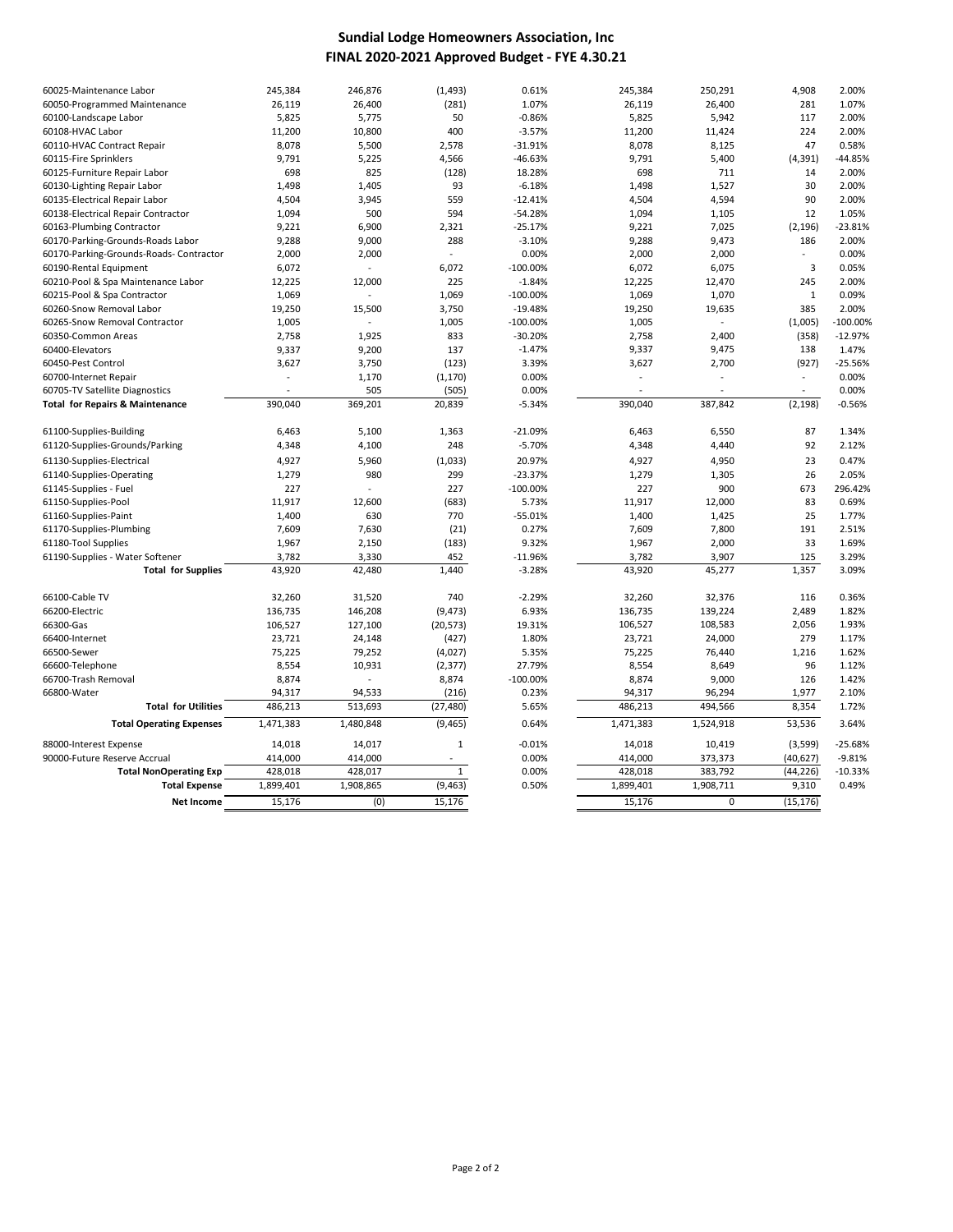# SUNDIAL LODGE HOA BUDGET 2020-21

## **CAPITAL RESERVE SCHEDULE/REPLACEMENT COST**

|                         |                                             | Estimated   |               |               |         |         |         |         |         |         |         |         |         |
|-------------------------|---------------------------------------------|-------------|---------------|---------------|---------|---------|---------|---------|---------|---------|---------|---------|---------|
|                         |                                             | Replacement | 2019 - 20     | 2020-21       |         |         |         |         |         |         |         |         |         |
| Category                | ID # Component Name                         | Cost        | <b>ACTUAL</b> | <b>BUDGET</b> | 2021-22 | 2022-23 | 2023-24 | 2024-25 | 2025-26 | 2026-27 | 2027-28 | 2028-29 | 2029-30 |
| Roofing                 | 101 Flat Roof - Tar and Gravel - Replace    | 16,000      |               |               |         |         | 18,747  |         |         |         |         |         |         |
|                         | 105 Pitched Roof - Comp Shingle - Replace   | 447,480     |               |               |         |         | 247,027 | 251,968 |         |         |         |         |         |
|                         | 110 Pitch Roof - Shingle                    | 25,000      |               | 5,000         | 5,000   |         |         |         |         |         |         |         |         |
|                         | 120 Rain Gutters - Downspouts - Repair      | 2,500       |               | 2,985         | 3,075   | 3,167   | 3,262   | 3,360   | 3,461   | 3,564   | 3,671   | 3,781   | 3,895   |
|                         | 121 Heat Tape Repairs                       | 3,000       |               | 3,582         | 3,690   | 3,800   | 3,914   | 4,032   | 4,153   | 4,277   | 4,406   | 4,538   | 4,674   |
|                         | 122 Heat Tape - Eaves - Replacement         | 30,000      |               |               |         |         | 9       |         |         |         |         |         |         |
|                         | 202 Balcony Balusters & Horizontal Framing  | 95,000      | 30,870        |               |         |         |         | 96,000  |         |         |         |         | 23,370  |
|                         | 202 Balcony Top Logs and Wood Around Retail | 15,450      |               | 17,058        |         | 17,747  |         | 19,572  |         | 20,764  |         | 22,689  |         |
|                         | 207 Metal Fencing - Repaint                 | 2,500       | 5,125         |               |         | 5       |         |         |         | 3,100   |         |         |         |
|                         | 216 Interior Surfaces - Repaint             | 69,151      |               |               |         |         |         |         |         |         |         | 92,934  |         |
|                         | 290 Stairwells - Repaint                    |             |               | 22,500        |         |         |         |         |         |         |         |         |         |
| <b>Siding Materials</b> | 390 Stone Veneer Siding - Clean/Seal        | 9,270       |               |               | 10,440  |         | 10,861  |         | 12,458  |         |         |         | 14,022  |
|                         | 395 Concrete Pillar Sills - Repair          | 2,500       |               |               |         |         |         |         |         |         |         |         |         |
| <b>Drive Materials</b>  | 401 Asphalt Drive - Remove and Repair       | 55,828      |               |               |         |         | 55,828  |         |         |         |         |         |         |
|                         | 402 Asphalt Drive - Seal Coat and Repair    | 2,500       |               |               |         | 3,097   |         |         |         |         |         |         |         |
| <b>Property Access</b>  | 502 Garage Doors - Replace                  | 10,000      |               |               |         |         |         |         |         |         |         |         |         |
|                         | 507 Barrier Arm Operators - Replace         | 6,000       |               |               |         |         |         |         |         |         |         | 9,076   |         |
|                         | 590 Garage Door Operator - Replace          | 2,300       |               |               |         |         |         |         |         |         |         |         | 3,505   |
| Decking                 | 601 Concrete and Paver Walk - Repair        | 4,783       |               |               |         |         | 5,604   |         |         |         |         | 6,429   |         |
|                         | 601 Pool Deck - Repair/Seal                 | 9,200       |               |               |         |         | 10,779  |         |         |         |         |         | 14,333  |
|                         | 601 Upper Spa Deck - Seal                   | 1,000       |               |               |         |         | 1,172   |         |         | 1,245   |         | 1,361   | 1,402   |
|                         | 602 Concrete and Paver Walk - Replace       | 150,000     |               | 165,612       |         |         |         |         |         |         |         |         |         |
|                         | 602 Pool Deck -Replace                      | 100,000     |               |               |         | 131,111 |         |         |         |         |         |         |         |
|                         | 602 Upper Spa Deck - Replace                | 20,000      |               |               |         |         |         |         |         |         |         |         |         |
|                         | 603 Balcony Decks - Repair/Reseal           | 33,790      | 33,090        |               |         |         | 40,347  |         |         |         |         | 48,176  |         |
|                         | 690 Forum Side Paver Deck - Resurface       | 165,000     |               |               | 178,601 |         |         |         |         |         |         |         |         |
| Mechanical Equip.       | 701 Boilers - Rebuild                       | 35,000      |               |               |         |         | 41,008  |         |         |         |         |         |         |
|                         | 702 Boilers - Replace                       | 245,000     |               |               |         |         |         |         |         |         |         |         |         |
|                         | 703 Water Heater - Replace Pool Room        | 900         | 7,247         |               |         |         |         |         |         |         |         |         |         |
|                         | 704 Snow Melt Boiler - Replace              | 30,000      |               |               |         |         |         |         |         |         |         |         | 46,739  |
|                         | 707 Elevators - Modernize                   | 240,000     |               |               |         |         |         |         |         |         |         |         | 373,912 |
|                         | 709 Elevator Cabs - Remodel                 | 75,000      |               | 75,000        |         |         |         |         |         |         |         |         |         |
|                         | 710 Emergency Generator - Replace           | 50,000      |               |               |         |         |         |         |         |         |         |         | 77,898  |
|                         | 711 Chiller - Replace                       | 350,000     |               |               |         |         |         |         |         |         |         |         |         |
|                         | 712 Cooling Tower - Replace                 | 175,000     |               | 175,000       |         |         |         |         |         |         |         |         |         |
|                         |                                             |             |               |               |         |         |         |         |         |         |         |         |         |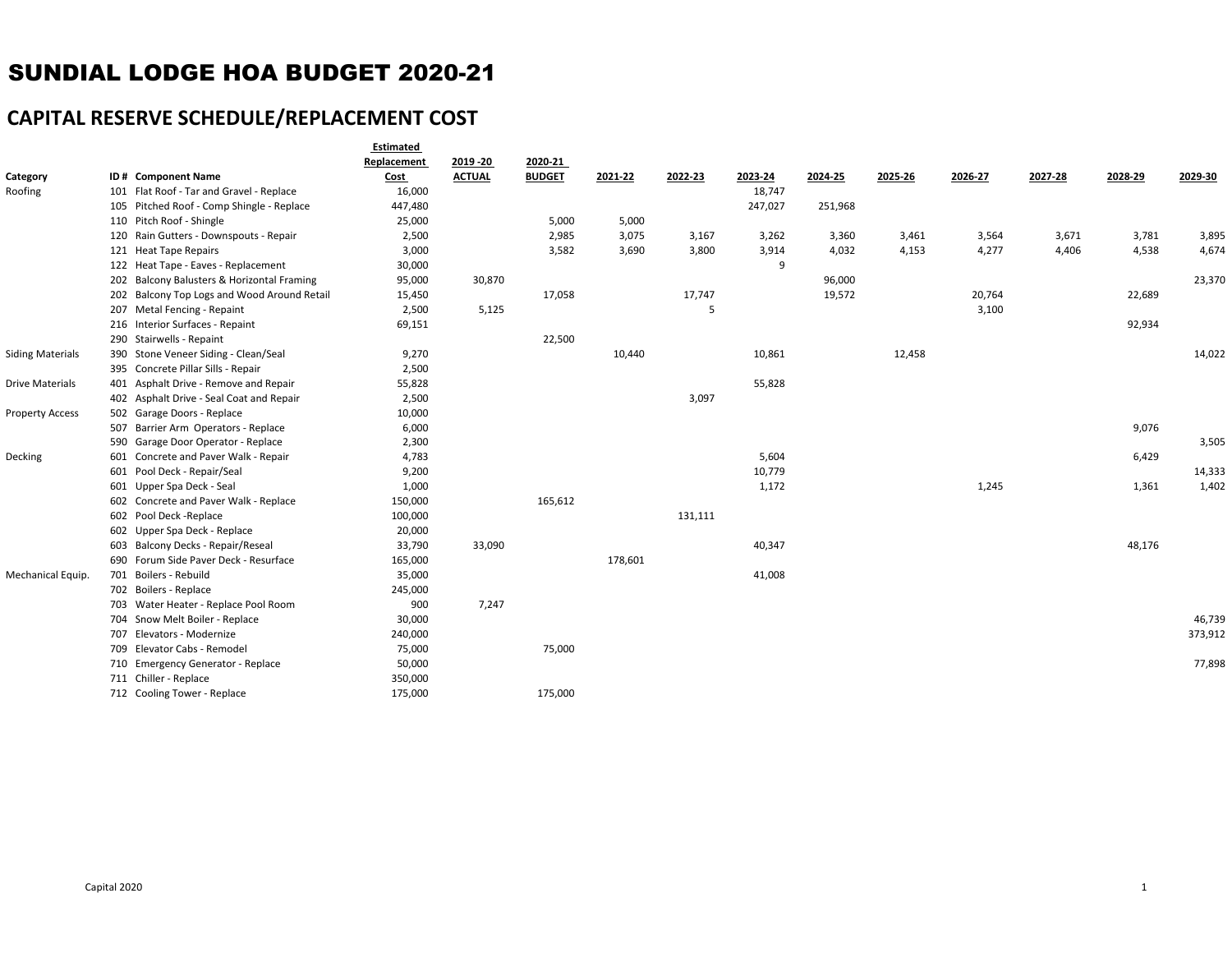## SUNDIAL LODGE HOA BUDGET 2020-21

## **CAPITAL RESERVE SCHEDULE/REPLACEMENT COST**

| Replacement<br>2019 - 20<br>2020-21<br>ID# Component Name<br><b>ACTUAL</b><br><b>BUDGET</b><br>2021-22<br>2022-23<br>2023-24<br>2024-25<br>2025-26<br>2026-27<br>2027-28<br>2028-29<br>2029-30<br><b>Cost</b><br>713 Building Automation System - Replace<br>23,000<br>55,000<br>715 Boiler and Chiller Pumps - Replace<br>45,033<br>50,923<br>715 Water Pumps - Replace<br>35,000<br>37,885<br>74,003<br>716 Pressure Reducing Valves - Replace<br>48,000<br>44,163<br>717 Suspended Heaters - Replace<br>40,000<br>790 Air Handlers - Replace<br>280,434<br>180,000<br>8,735<br>790 CO Sensors - Replace<br>3,389<br>12,000<br>16,127<br>790 Expansion Tanks - Replace<br>14,700<br>790 Fan Coil Units - Replace (500)<br>40,000<br>14,500<br>46,866<br>790 Flat-Plate Heat Exchanger- Boiler - Replace<br>23,000<br>2,149<br>790 Flat-Plate Heat Exchanger - Chiller - Replace<br>91,334<br>91,334<br>790 Hot Water Storage Tanks - Replace<br>40,000<br>790 Tube Heat Exchangers -Boiler - Replace<br>4,990<br>34,275<br>22,000<br>55,000<br>901 Fire Protection System - Renovate<br>112,000<br>1001 Wood Fencing - Replace<br>10,000<br>10,030<br>18,696<br>1002 Metal Fencing - Replace<br>12,000<br>Chain Fence for Garbage Area<br>1101 Pool - Resurface<br>13,400<br>21,386<br>5,000<br>1102 Lower Spa - Resurface<br>7,198<br>8,000<br>1102 Upper Spas - Resurface<br>1104 Pool and Spa Heaters - Replace<br>14,853<br>21,176<br>1105 Spa Heaters - Replace<br>8,000<br>3,630<br>1107 Pool and Spa Filters - Replace<br>2,546<br>1108 Spa Filters - Replace<br>3,000<br>7,030<br>6,000<br>1110 Spa Pumps - Replace<br>1110 Pool and Spa Pumps - Replace<br>3,600<br>24,927<br>1111 Chemical Controller Systems - Replace<br>16,000<br>1121 Lower Pool Furniture - Replace<br>30,000<br>21,250<br>1121 Upper Pool Furniture - Replace<br>8,000<br>9,009<br>43,109<br>1190 Pool and Spa Lifts - Replace<br>28,000 |             | Estimated |  |  |  |  |  |  |
|----------------------------------------------------------------------------------------------------------------------------------------------------------------------------------------------------------------------------------------------------------------------------------------------------------------------------------------------------------------------------------------------------------------------------------------------------------------------------------------------------------------------------------------------------------------------------------------------------------------------------------------------------------------------------------------------------------------------------------------------------------------------------------------------------------------------------------------------------------------------------------------------------------------------------------------------------------------------------------------------------------------------------------------------------------------------------------------------------------------------------------------------------------------------------------------------------------------------------------------------------------------------------------------------------------------------------------------------------------------------------------------------------------------------------------------------------------------------------------------------------------------------------------------------------------------------------------------------------------------------------------------------------------------------------------------------------------------------------------------------------------------------------------------------------------------------------------------------------------------------------------------------------------------------------|-------------|-----------|--|--|--|--|--|--|
|                                                                                                                                                                                                                                                                                                                                                                                                                                                                                                                                                                                                                                                                                                                                                                                                                                                                                                                                                                                                                                                                                                                                                                                                                                                                                                                                                                                                                                                                                                                                                                                                                                                                                                                                                                                                                                                                                                                            |             |           |  |  |  |  |  |  |
|                                                                                                                                                                                                                                                                                                                                                                                                                                                                                                                                                                                                                                                                                                                                                                                                                                                                                                                                                                                                                                                                                                                                                                                                                                                                                                                                                                                                                                                                                                                                                                                                                                                                                                                                                                                                                                                                                                                            | Category    |           |  |  |  |  |  |  |
|                                                                                                                                                                                                                                                                                                                                                                                                                                                                                                                                                                                                                                                                                                                                                                                                                                                                                                                                                                                                                                                                                                                                                                                                                                                                                                                                                                                                                                                                                                                                                                                                                                                                                                                                                                                                                                                                                                                            |             |           |  |  |  |  |  |  |
|                                                                                                                                                                                                                                                                                                                                                                                                                                                                                                                                                                                                                                                                                                                                                                                                                                                                                                                                                                                                                                                                                                                                                                                                                                                                                                                                                                                                                                                                                                                                                                                                                                                                                                                                                                                                                                                                                                                            |             |           |  |  |  |  |  |  |
|                                                                                                                                                                                                                                                                                                                                                                                                                                                                                                                                                                                                                                                                                                                                                                                                                                                                                                                                                                                                                                                                                                                                                                                                                                                                                                                                                                                                                                                                                                                                                                                                                                                                                                                                                                                                                                                                                                                            |             |           |  |  |  |  |  |  |
|                                                                                                                                                                                                                                                                                                                                                                                                                                                                                                                                                                                                                                                                                                                                                                                                                                                                                                                                                                                                                                                                                                                                                                                                                                                                                                                                                                                                                                                                                                                                                                                                                                                                                                                                                                                                                                                                                                                            |             |           |  |  |  |  |  |  |
|                                                                                                                                                                                                                                                                                                                                                                                                                                                                                                                                                                                                                                                                                                                                                                                                                                                                                                                                                                                                                                                                                                                                                                                                                                                                                                                                                                                                                                                                                                                                                                                                                                                                                                                                                                                                                                                                                                                            |             |           |  |  |  |  |  |  |
|                                                                                                                                                                                                                                                                                                                                                                                                                                                                                                                                                                                                                                                                                                                                                                                                                                                                                                                                                                                                                                                                                                                                                                                                                                                                                                                                                                                                                                                                                                                                                                                                                                                                                                                                                                                                                                                                                                                            |             |           |  |  |  |  |  |  |
|                                                                                                                                                                                                                                                                                                                                                                                                                                                                                                                                                                                                                                                                                                                                                                                                                                                                                                                                                                                                                                                                                                                                                                                                                                                                                                                                                                                                                                                                                                                                                                                                                                                                                                                                                                                                                                                                                                                            |             |           |  |  |  |  |  |  |
|                                                                                                                                                                                                                                                                                                                                                                                                                                                                                                                                                                                                                                                                                                                                                                                                                                                                                                                                                                                                                                                                                                                                                                                                                                                                                                                                                                                                                                                                                                                                                                                                                                                                                                                                                                                                                                                                                                                            |             |           |  |  |  |  |  |  |
|                                                                                                                                                                                                                                                                                                                                                                                                                                                                                                                                                                                                                                                                                                                                                                                                                                                                                                                                                                                                                                                                                                                                                                                                                                                                                                                                                                                                                                                                                                                                                                                                                                                                                                                                                                                                                                                                                                                            |             |           |  |  |  |  |  |  |
|                                                                                                                                                                                                                                                                                                                                                                                                                                                                                                                                                                                                                                                                                                                                                                                                                                                                                                                                                                                                                                                                                                                                                                                                                                                                                                                                                                                                                                                                                                                                                                                                                                                                                                                                                                                                                                                                                                                            |             |           |  |  |  |  |  |  |
|                                                                                                                                                                                                                                                                                                                                                                                                                                                                                                                                                                                                                                                                                                                                                                                                                                                                                                                                                                                                                                                                                                                                                                                                                                                                                                                                                                                                                                                                                                                                                                                                                                                                                                                                                                                                                                                                                                                            |             |           |  |  |  |  |  |  |
|                                                                                                                                                                                                                                                                                                                                                                                                                                                                                                                                                                                                                                                                                                                                                                                                                                                                                                                                                                                                                                                                                                                                                                                                                                                                                                                                                                                                                                                                                                                                                                                                                                                                                                                                                                                                                                                                                                                            |             |           |  |  |  |  |  |  |
|                                                                                                                                                                                                                                                                                                                                                                                                                                                                                                                                                                                                                                                                                                                                                                                                                                                                                                                                                                                                                                                                                                                                                                                                                                                                                                                                                                                                                                                                                                                                                                                                                                                                                                                                                                                                                                                                                                                            |             |           |  |  |  |  |  |  |
|                                                                                                                                                                                                                                                                                                                                                                                                                                                                                                                                                                                                                                                                                                                                                                                                                                                                                                                                                                                                                                                                                                                                                                                                                                                                                                                                                                                                                                                                                                                                                                                                                                                                                                                                                                                                                                                                                                                            | Life/Safety |           |  |  |  |  |  |  |
|                                                                                                                                                                                                                                                                                                                                                                                                                                                                                                                                                                                                                                                                                                                                                                                                                                                                                                                                                                                                                                                                                                                                                                                                                                                                                                                                                                                                                                                                                                                                                                                                                                                                                                                                                                                                                                                                                                                            | Fencing     |           |  |  |  |  |  |  |
|                                                                                                                                                                                                                                                                                                                                                                                                                                                                                                                                                                                                                                                                                                                                                                                                                                                                                                                                                                                                                                                                                                                                                                                                                                                                                                                                                                                                                                                                                                                                                                                                                                                                                                                                                                                                                                                                                                                            |             |           |  |  |  |  |  |  |
|                                                                                                                                                                                                                                                                                                                                                                                                                                                                                                                                                                                                                                                                                                                                                                                                                                                                                                                                                                                                                                                                                                                                                                                                                                                                                                                                                                                                                                                                                                                                                                                                                                                                                                                                                                                                                                                                                                                            |             |           |  |  |  |  |  |  |
|                                                                                                                                                                                                                                                                                                                                                                                                                                                                                                                                                                                                                                                                                                                                                                                                                                                                                                                                                                                                                                                                                                                                                                                                                                                                                                                                                                                                                                                                                                                                                                                                                                                                                                                                                                                                                                                                                                                            | Pool/Spa    |           |  |  |  |  |  |  |
|                                                                                                                                                                                                                                                                                                                                                                                                                                                                                                                                                                                                                                                                                                                                                                                                                                                                                                                                                                                                                                                                                                                                                                                                                                                                                                                                                                                                                                                                                                                                                                                                                                                                                                                                                                                                                                                                                                                            |             |           |  |  |  |  |  |  |
|                                                                                                                                                                                                                                                                                                                                                                                                                                                                                                                                                                                                                                                                                                                                                                                                                                                                                                                                                                                                                                                                                                                                                                                                                                                                                                                                                                                                                                                                                                                                                                                                                                                                                                                                                                                                                                                                                                                            |             |           |  |  |  |  |  |  |
|                                                                                                                                                                                                                                                                                                                                                                                                                                                                                                                                                                                                                                                                                                                                                                                                                                                                                                                                                                                                                                                                                                                                                                                                                                                                                                                                                                                                                                                                                                                                                                                                                                                                                                                                                                                                                                                                                                                            |             |           |  |  |  |  |  |  |
|                                                                                                                                                                                                                                                                                                                                                                                                                                                                                                                                                                                                                                                                                                                                                                                                                                                                                                                                                                                                                                                                                                                                                                                                                                                                                                                                                                                                                                                                                                                                                                                                                                                                                                                                                                                                                                                                                                                            |             |           |  |  |  |  |  |  |
|                                                                                                                                                                                                                                                                                                                                                                                                                                                                                                                                                                                                                                                                                                                                                                                                                                                                                                                                                                                                                                                                                                                                                                                                                                                                                                                                                                                                                                                                                                                                                                                                                                                                                                                                                                                                                                                                                                                            |             |           |  |  |  |  |  |  |
|                                                                                                                                                                                                                                                                                                                                                                                                                                                                                                                                                                                                                                                                                                                                                                                                                                                                                                                                                                                                                                                                                                                                                                                                                                                                                                                                                                                                                                                                                                                                                                                                                                                                                                                                                                                                                                                                                                                            |             |           |  |  |  |  |  |  |
|                                                                                                                                                                                                                                                                                                                                                                                                                                                                                                                                                                                                                                                                                                                                                                                                                                                                                                                                                                                                                                                                                                                                                                                                                                                                                                                                                                                                                                                                                                                                                                                                                                                                                                                                                                                                                                                                                                                            |             |           |  |  |  |  |  |  |
|                                                                                                                                                                                                                                                                                                                                                                                                                                                                                                                                                                                                                                                                                                                                                                                                                                                                                                                                                                                                                                                                                                                                                                                                                                                                                                                                                                                                                                                                                                                                                                                                                                                                                                                                                                                                                                                                                                                            |             |           |  |  |  |  |  |  |
|                                                                                                                                                                                                                                                                                                                                                                                                                                                                                                                                                                                                                                                                                                                                                                                                                                                                                                                                                                                                                                                                                                                                                                                                                                                                                                                                                                                                                                                                                                                                                                                                                                                                                                                                                                                                                                                                                                                            |             |           |  |  |  |  |  |  |
|                                                                                                                                                                                                                                                                                                                                                                                                                                                                                                                                                                                                                                                                                                                                                                                                                                                                                                                                                                                                                                                                                                                                                                                                                                                                                                                                                                                                                                                                                                                                                                                                                                                                                                                                                                                                                                                                                                                            |             |           |  |  |  |  |  |  |
|                                                                                                                                                                                                                                                                                                                                                                                                                                                                                                                                                                                                                                                                                                                                                                                                                                                                                                                                                                                                                                                                                                                                                                                                                                                                                                                                                                                                                                                                                                                                                                                                                                                                                                                                                                                                                                                                                                                            |             |           |  |  |  |  |  |  |
|                                                                                                                                                                                                                                                                                                                                                                                                                                                                                                                                                                                                                                                                                                                                                                                                                                                                                                                                                                                                                                                                                                                                                                                                                                                                                                                                                                                                                                                                                                                                                                                                                                                                                                                                                                                                                                                                                                                            |             |           |  |  |  |  |  |  |